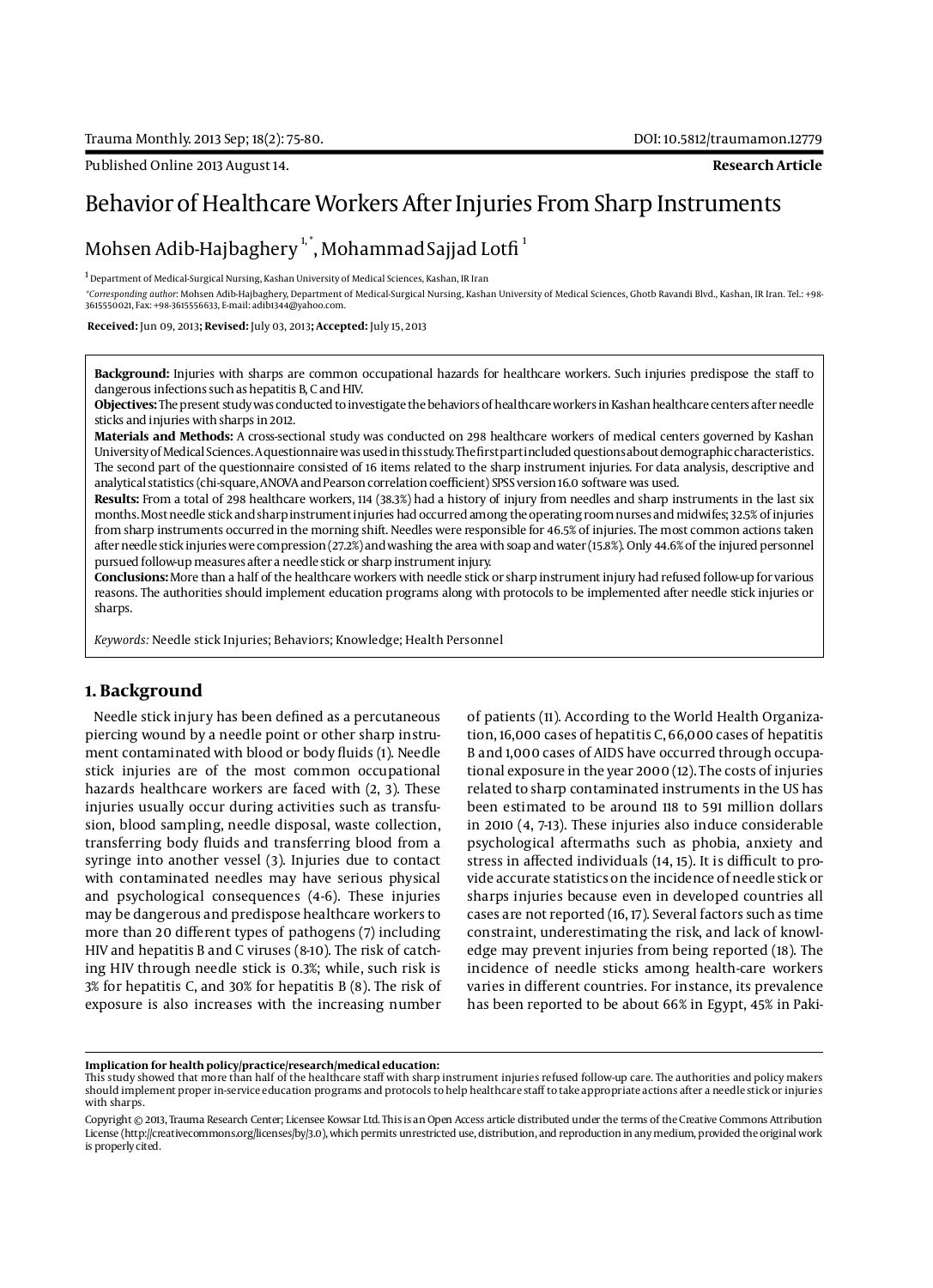stan, 31.4 % in Germany, 46.8% in Saudi Arabia, 45% in Turkey, 50% in Australia and Taiwan and 79.5% in India (19-26). It seems that these injuries are more prevalent in developing countries. In a recent study, 57% of African nurses and midwives had experienced at least one needle stick injury in the past year. Only 18% had not experienced any such injury in their entire career and the rate of needle stick injury was 4.2 per person per year (27); however, the rates of such injuries are lower in healthcare workers of some developed countries (19, 20, 22, 24, 26). The most common causes of needle sticks in various studies were high workload, working hastily, fatigue and a crowded work environment. Also, the highest rates of needle sticks occur during activities such as blood sampling, injections, IV catheter insertion, disposal of contaminated needles, needle recapping and washing contaminated instruments (28, 29). Behaviors and actions of employees after a needle stick are of great importance in preventing the consequences. Healthcare workers should take appropriate actions after needle stick injuries. Also employers are responsible for implementing protocols to reduce such injuries (30). Despite the publication of the guidelines for prevention of sharp percutaneous injuries, such injuries continue to occur. Studies have also shown that compliance with these precautions is less than optimal worldwide (31). Baghcheghi et al., have studied the prevalence of needle sticks and sharps injuries among nursing students and reported that the most important measures taken after needle sticks were washing the area with soap and sending a blood sample to the lab; but in 10% of cases no specific action was taken (28). In another study, Rakhshani et al. studied the prevalence of needle stick injuries among the healthcare professionals in Zahedan hospitals and reported that compression, washing the injured area with povidone iodide and washing with soap were the most prevalent actions respectively. However, in 0.09% of cases nothing was done (29).

#### **2. Objectives**

Due to the lack of precise information on the rate of needle sticks and sharps injuries and related factors and the differences among previous studies, the present study was conducted to investigate the behaviors of healthcare workers in Kashan's healthcare centers after needle sticks and sharps injuries.

## **3. Materials and Methods**

This cross-sectional study was conducted in the last three months of 2012 on healthcare workers of medical centers affiliated with Kashan University of Medical Sciences. Sample size was calculated based on a previous report of the prevalence of needle sticks and sharps injuries which was 24.1% (32); Three hundred and sixty samples were selected considering a possible attrition rate of 25%. Stratified random sampling was performed. First, the number of staff at each center was assessed. Then, the quota for each center was calculated and selected randomly among the staff at each center. A twopart, researcher-made questionnaire was used. The first part included questions on demographic characteristics (i.e. age, gender, marital status, work experience, job, the highest qualification, working unit and the employment status). The second part of the questionnaire consisted of 16 items including: the knowledge related to sharps injuries, complications and actions needed to be taken after an injury occurred (4 items), the history of exposure to a sharp injury and its causes if occurred (7 items), and the actions they have taken after a sharp injury occurred (5 items). The participants were asked to fill-out the questionnaire and put it in a special box which was placed for this purpose at each center. The data was collected 24 hours later. To evaluate the reliability, the test-retest method was used. The correlation coefficient was 0.93.

#### *3.1. Ethical Considerations*

All participants in the study signed a written informed consent to participate and were assured about the confidentiality of their personal information. Ethical issues of the study were approved in the research ethics committee in the Faculty of Nursing and Midwifery, Kashan University of Medical Sciences. Also permission was obtained from the university authorities and hospitals.

#### *3.2. Data Analysis*

For data analysis, descriptive and analytical statistics (chi-square, ANOVA and Pearson's correlation coefficient) SPSS 16.0 software was used.

#### **4. Results**

From a total of 360 questionnaires, 298 were fully answered and were used in analysis; 68.1% (203 subjects) were female. The age ranged from 20 to 54 years, and their mean age and mean working experience were 32.25  $±$  7.06 and 8.10  $±$  6.63 years, respectively. No significant differences were observed between the mean age and mean working experience of men and women. Also 38.3% of the subjects ( $n = 114$ ) had a history of injury from needles and sharps in the last six months. In addition, 19.8%  $(n = 59)$  subjects were injured from sharp instruments for at-least 2 times during the last six months. The mean of sharp instrument injuries was 2.74±1.56 times in the last 6 months. Most needle sticks and sharp instrument injuries have occurred among the operative nurses and midwifes and 44.8% of this group had experienced such injuries in the past six months before the study (Table 1).

No significant association was found between age and the history of needle stick; however, a significant correlation was observed between being exposed to needle stick and work experience. Those with more work experience had less frequent needle sticks in the past 6 months ( $P \le$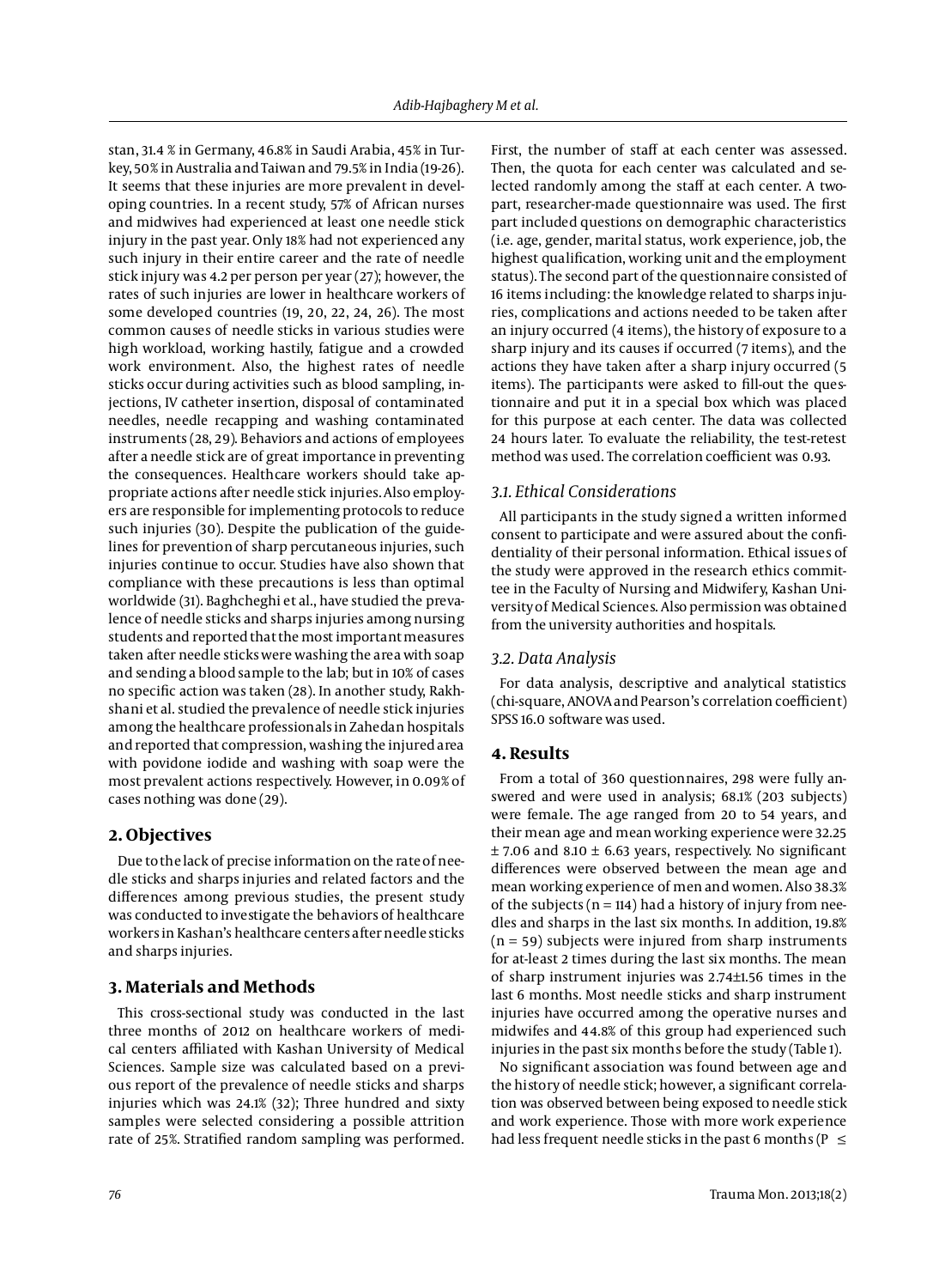0.05). In total, 32.5% of injuries from sharp instruments occurred in morning shifts. Also, 89.3% of reported that they have received hepatitis B vaccination. More than half of the participants reported that they have high levels of knowledge about the needle stick injury, its side effects

and actions required when a sharp instrument injury occurs. However, no significant association was found between the level of knowledge and the history of needle stick injury (Table 2). Also, 78.7% of nurses evaluated their knowledge as high in this regard.

| Variable                         | <b>Total, No. (%)</b> | History of Injury, No. (%) | P value |  |
|----------------------------------|-----------------------|----------------------------|---------|--|
| Gender                           |                       |                            | 0.46    |  |
| Female                           | 203(68.1)             | 81(39.9)                   |         |  |
| Male                             | 95(31.9)              | 33 (34.7)                  |         |  |
| <b>Marital status</b>            |                       |                            | 0.80    |  |
| Single                           | 63(22.1)              | 24(38.1)                   |         |  |
| Married                          | 235 (78.9)            | 90(38.3)                   |         |  |
| Job                              |                       |                            | 0.77    |  |
| Nurse                            | 155(52)               | 60 (38.7)                  |         |  |
| Lab staff                        | 34 (11.4)             | 15(44.1)                   |         |  |
| Operating room nurse and midwife | 29(9.7)               | 13(44.8)                   |         |  |
| Nursing assistant                | 80(26.8)              | 26(32.5)                   |         |  |
| <b>Education level</b>           |                       |                            | 0.20    |  |
| Diploma & lower                  | 89 (29.9)             | 26(29.2)                   |         |  |
| Associate degree                 | 14(6)                 | 9(50)                      |         |  |
| Bachelor or higher               | 191(64.1)             | 79 (41.4)                  |         |  |
| <b>Employment status</b>         |                       |                            | 0.35    |  |
| Permanent                        | 66(22.1)              | 29 (43.9)                  |         |  |
| By contract                      | 232(77.9)             | 85 (36.6)                  |         |  |

**Table 2.** The History of Sharp Injury in the Last Six Month and Knowledge about Needle Stick Injuries

| History of Sharps Injury in the Last Six Month | Knowledge About Needle Stick Injuries, No. (%) |               |              |      |
|------------------------------------------------|------------------------------------------------|---------------|--------------|------|
|                                                | High Knowledge                                 | Low Knowledge | No Knowledge |      |
| <b>Yes</b>                                     | 75(65.8)                                       | 30(26.3)      | 9(7.9)       | 0.80 |
| No                                             | 111(71.4)                                      | 35(22.7)      | 9(5.8)       |      |

Needles were responsible for 46.5% of injuries (Table 3). Also blood sampling from a restless patient and needle recapping were the most common situations in which injuries occurred (Table 3). Also, careless interventions (in 28.25% of cases) and crowded environment in the unit (in 20.34% of cases) were cited as the two common factors predisposing to injuries (Table 3).

The most common actions taken after needle stick injuries were compression (27.2%) and washing the area with soap (15.8%) respectively (Figure 1). Only 44.6% of the injured people took follow up actions after a needle stick or sharp instrument injury while no specific action was performed in 53.4% of cases (Figure 2). A significant association was found between the staff's knowledge about sharp instrument injuries and the follow-up actions

implemented after the occurrence of an injury ( $P = 0.01$ ) (Table 4).

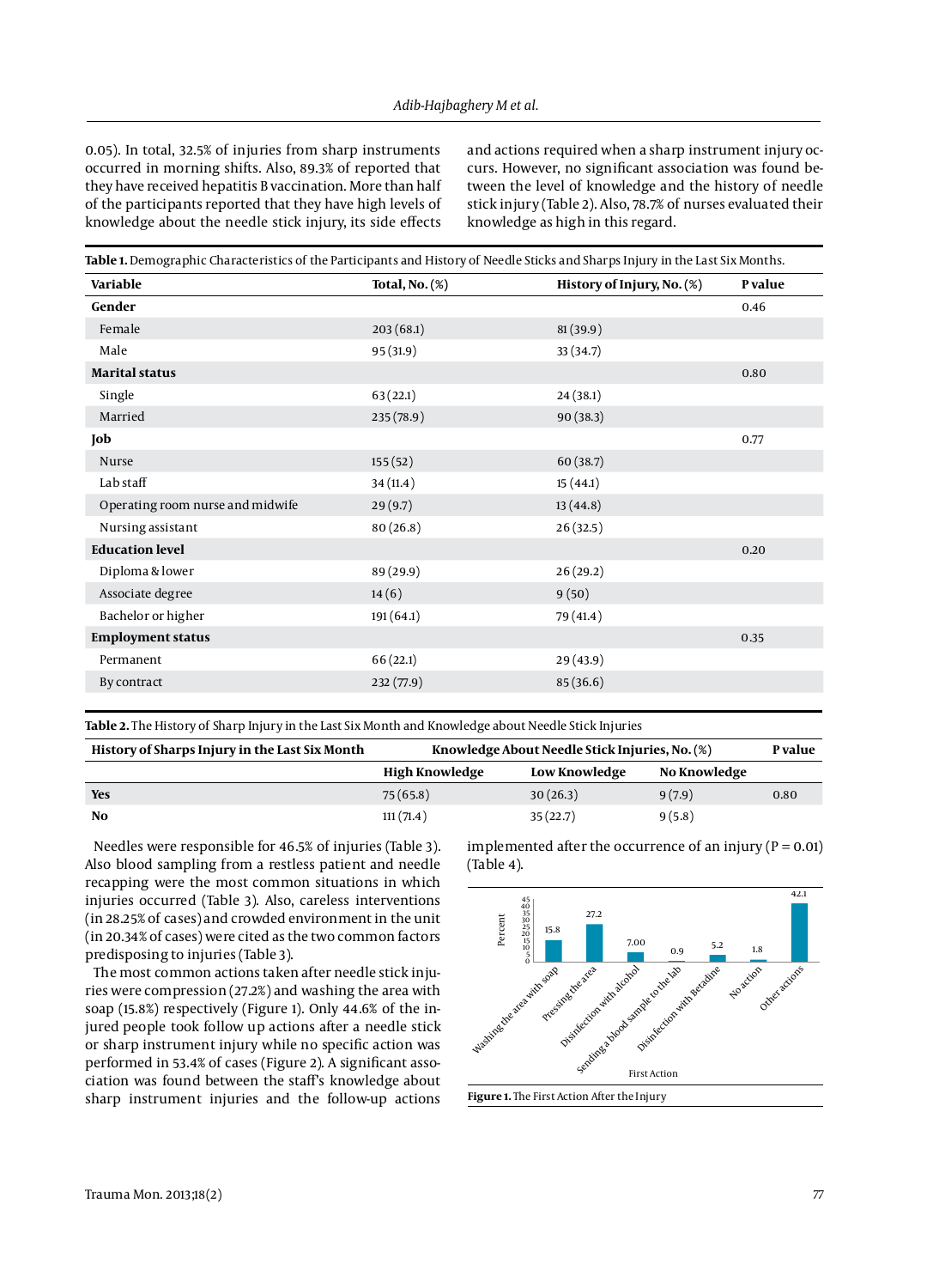

**Figure 2.** Follow Up Action After the Injury

**Table 3.** Frequency, Type of Instrument, Behavior Leading to Injury and Predisposing Factors.

| Variable                            | $No.(\%)$  |
|-------------------------------------|------------|
| <b>Type of instrument</b>           |            |
| Needle                              | 53(46.5)   |
| Angiocatheter                       | 11(9.6)    |
| Lancet                              | 7(6.1)     |
| Surgical blade                      | 5(4.4)     |
| Suture needle                       | 4(3.5)     |
| Vials of drugs                      | 3(2.6)     |
| Others                              | 31(27.2)   |
| <b>Behavior leading to injury</b>   |            |
| Injection and taking a blood sample | 22(22.2)   |
| Needle recapping                    | 18 (18.2)  |
| Inappropriate disposal of needles   | 11(11.1)   |
| Preparing drugs                     | 7(7.1)     |
| Transporting sharps                 | 7(7.1)     |
| Others                              | 34 (34.3)  |
| Predisposing factor for injury      |            |
| Imprudence of the subject           | 25(28.25)  |
| Crowded ward                        | 18 (20.34) |
| Imprudence of colleagues            | 10 (11.30) |
| Lack of facilities                  | 5(5.65)    |
| Fatigue                             | 2(2.26)    |
| Inappropriate education             | 2(2.26)    |
| <b>Drowsiness</b>                   | 2(2.26)    |
| Putting needles in waste basket     | 5(5.65)    |
|                                     |            |

Overall, 9.6% of the staff who experienced a sharp instrument injury did not report the occurrence of the injury to the ward's authorities; 38.6% reported the injury to the ward's authorities and received some guidance; 24.6% of the wards authorities implemented special supportive and follow up actions. However, according to the participants, in 21.1% of cases the wards authorities were indifferent towards the staff's injuries. Most participants (62.8%) stated that experiencing a needle stick or sharp instrument injury made them more cautious and careful.

#### **5. Discussion**

More than one third of the participants in this study had experienced injury to sharp instruments in the last six months. This rate was lower than that reported in other studies in Iran. The incidence of needle stick ranged from 47.05% to more than 76% in different studies previously conducted in Iran (33, 34). This rate ranged from 61% to 80% in studies conducted in Britain, Uganda and India (35, 36). Although the rate of sharp injuries in this study may be influenced by the response rate; however, the lower rate of injuries may also be attributed to the low rate of reporting (16, 17) and this may be an alarm for the need to establish a reliable reporting system for these injuries. Although the participants evaluated their level of knowledge about such injuries to be high; however, this self-rated evaluation may be inaccurate and their level of knowledge needs to be evaluated through more appropriate methods. Most operating room staff, midwives and lab staff had a history of needle stick or sharps injury in the last six months before the study. A previous study reported that such injuries are more prevalent among nurses (29). It seems that operating room staff, midwives and lab staff are at a higher risk. Hospital authorities should establish special education programs to decrease the risk in these high risk groups. Most of the participants in the present study had been vaccinated against HBV. This finding was consistent with previous studies in Hamadan Iran (37) and in Pakistan (38). Although the immunization rates in our study were acceptable, vaccination alone does not guarantee immunity against diseases. Therefore, it is necessary for high risk staff to be checked periodically for the levels of antibody of dangerous pathogens (28). In the present study, most sharp instrument injuries occurred of sharp instrument injury. This finding was consistent with the results of Ghasemi, who in the morning shifts. However, no significant differ-

**Table 4.** Frequency of Follow-Up Measures in Different Levels of Knowledge About Needle Stick Injuries

| Type of Follow-Up Action After the Injury | Knowledge About Needle Stick Injuries, No. (%) |          |         | P value |
|-------------------------------------------|------------------------------------------------|----------|---------|---------|
|                                           | High                                           | Low      | No      |         |
| <b>Yes</b>                                | 40(58.0)                                       | 7(25.9)  | 3(37.5) | 0.01    |
| No                                        | 29(42.0)                                       | 20(74.1) | 6(62.5) |         |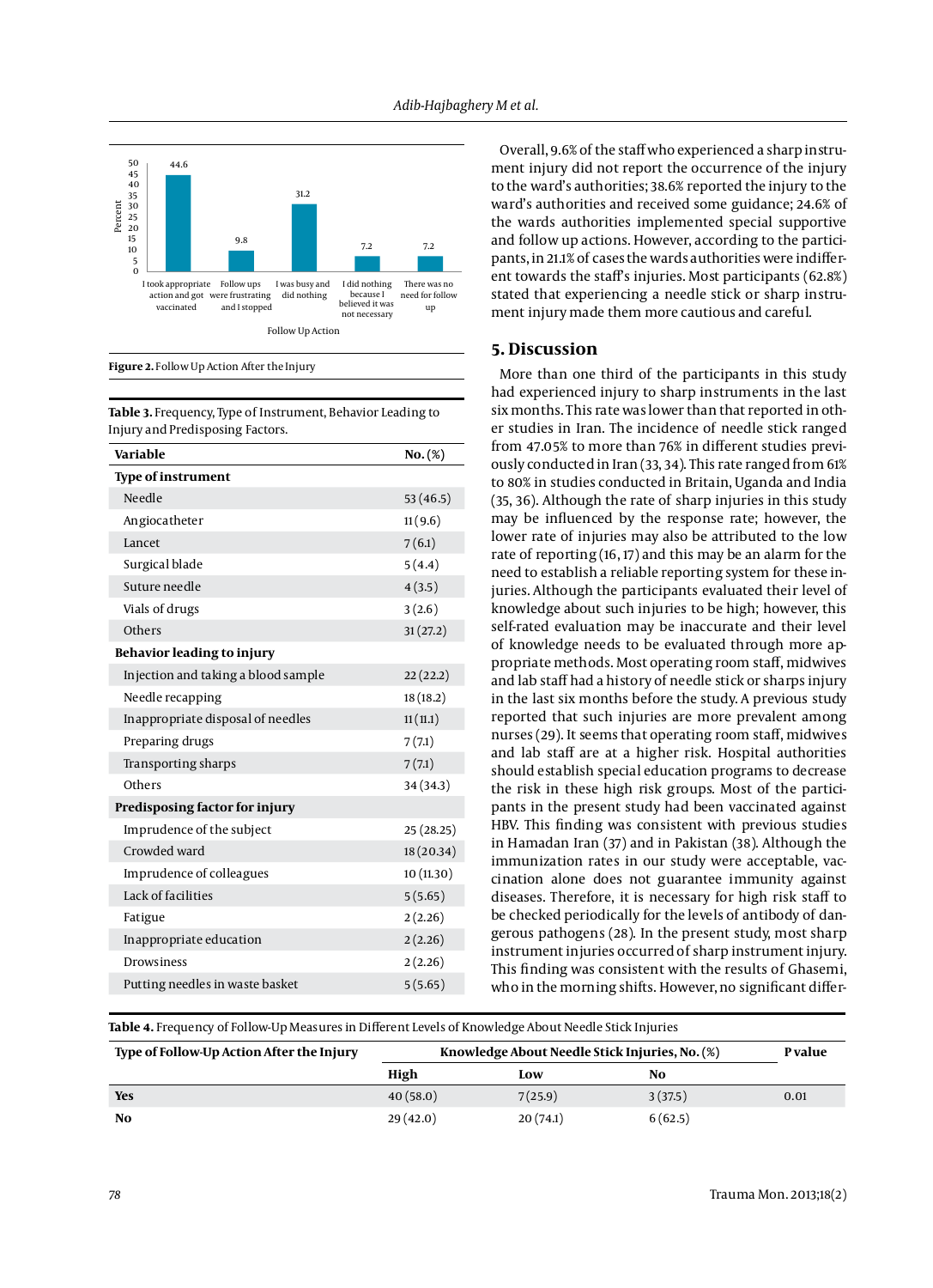ence was found between working shift and occurrence studied the frequency of needle stick injuries among healthcare workers of Ardebil hospitals (33). Also the same results were reported by Aghadoost et al., in Kashan (39), and some of the studies from other countries (40, 41). Nevertheless, Ayas et al., studied the risk of selfreported percutaneous injuries in interns and reported that most injuries occurred during the night shifts (42). In the current study, injecting and taking a blood sample from a restless patient and recapping the needles were the most dangerous interventions resulting in needle stick injury. This finding was consistent with several previous studies (17, 29, 37), but are inconsistent with Jayanth et al., (17). Also as reported in several studies (29, 42) the most common damaging instrument in the current study were needles and intravenous catheters. However using safe syringes, needles and intravenous catheters can significantly reduce the rate of needle stick injuries. Modern safety syringes, needles and intravenous catheters may decrease injury. In the present study, the most common causes of injury were imprudence and crowded ward environment. Several previous studies also reported that imprudence of the healthcare staff, high workload, and rushing were common predisposing factors for needle stick injuries among nurses and other healthcare workers. Also disposal of needles with other rubbish is an important risk factor for needle stick injury among the custodian and ward cleaners (29, 42-44). In the present study, the most common actions performed after a needle stick injury were applying pressure and washing the area with soap and water. These findings are consistent with the results of Rakhshani et al., and Baghcheghi et al. (28, 29). But, Hashemi et al., reported that most needle stick injured staff immediately referred to the hospital's center for infection control to receive proper treatment (37). It seems that executing proper in-service education programs along with establishing protocols for implementing them following needle stick injuries may help healthcare workers receive proper treatment.

More than a half of the healthcare workers with needle stick or sharps injury refused follow-up for various reasons. Also, facilities for treatment and follow up was available in less than a quarter of the cases, The exact rate of injury may be underestimated.

#### **Acknowledgements**

The authors would like to thank the faculty of nursing and midwifery for their help in this study.

## **Authors' Contribution**

Draft was performed by Mohsen Adib-Hajbaghery; Data analysis: Mohammad Sajjad Lotfi.

#### **Financial Disclosure**

The authors declare that they have no competing interests.

#### **Funding/Support**

None.

#### **References**

- 1. Rele M, Mathur M, Turbadkar D. Risk of needle stick injuries in health care workers - a report. *Indian J Med Microbiol.* 2002;**20**(4):206-7.
- 2. Gabriel J. Reducing needlestick and sharps injuries among healthcare workers. *Nurs Stand.* 2009;**23**(22):41-4.
- 3. Norsayani MY, Noor Hassim I. Study on incidence of needle stick injury and factors associated with this problem among medical students. *J Occup Health.* 2003;**45**(3):172-8.
- 4. Fisman DN, Mittleman MA, Sorock GS, Harris AD. Willingness to pay to avoid sharps-related injuries: a study in injured health care workers. *Am J Infect Control.* 2002;**30**(5):283-7.
- 5. Lee JM, Botteman MF, Xanthakos N, Nicklasson L. Needlestick injuries in the United States. Epidemiologic, economic, and quality of life issues. *AAOHN J.* 2005;**53**(3):117-33.
- 6. Patel D, Gawthrop M, Snashall D, Madan I. Out of hours management of occupational exposures to blood and body fluids in healthcare staff. *Occup Environ Med.* 2002;**59**(6):415-8.
- 7. Ertem M, Dalar Y, Cevik U, Sahin H. Injury or body fluid splash incidence rate during three months period in elective surgery procedures, at Dicle University Hospital, Diyarbakir, Turkey. *Ulus Travma Acil Cerrahi Derg.* 2008;**14**(1):40-5.
- 8. Health Protection Agency. *Guidelines of United Kingdom surveillance of significant occupational exposures to blood borne viruses in healthcare workers. Eye of the Needle.* 2008.
- 9. Pruss-Ustun A, Rapiti E, Hutin Y. Estimation of the global burden of disease attributable to contaminated sharps injuries among health-care workers. *Am J Ind Med.* 2005;**48**(6):482-90.
- 10. Schmid K, Schwager C, Drexler H. Needlestick injuries and other occupational exposures to body fluids amongst employees and medical students of a German university: incidence and followup. *J Hosp Infect.* 2007;**65**(2):124-30.
- 11. Michielsen PP, Francque SM, van Dongen JL. Viral hepatitis and hepatocellular carcinoma. *World J Surg Oncol.* 2005;**3**:27.
- 12. Atenstaedt RL, Payne S, Roberts RJ, Russell IT, Russell D, Edwards RT. Needle-stick injuries in primary care in Wales. *J Public Health (Oxf).* 2007;**29**(4):434-40.
- 13. Leigh JP, Gillen M, Franks P, Sutherland S, Nguyen HH, Steenland K, et al. Costs of needlestick injuries and subsequent hepatitis and HIV infection. *Curr Med Res Opin.* 2007;**23**(9):2093-105.
- 14. Lee J, Botteman M, Nicklasson L. A Systematic Review of the Economic and Humanistic Burden of Needlestick Injury in the United States. *Am J Infect Control.* 2004;**32**(3):E43.
- 15. Smith DR, Choe MA, Jeong JS, Jeon MY, Chae YR, An GJ. Epidemiology of needlestick and sharps injuries among professional Korean nurses. *J Prof Nurs.* 2006;**22**(6):359-66.
- 16. Au E, Gossage JA, Bailey SR. The reporting of needlestick injuries sustained in theatre by surgeons: are we under-reporting? *J Hosp Infect.* 2008;**70**(1):66-70.
- 17. Jayanth ST, Kirupakaran H, Brahmadathan KN, Gnanaraj L, Kang G. Needle stick injuries in a tertiary care hospital. *Indian J Med Microbiol.* 2009;**27**(1):44-7.
- 18. Haiduven DJ, Simpkins SM, Phillips ES, Stevens DA. A survey of percutaneous/mucocutaneous injury reporting in a public teaching hospital. *J Hosp Infect.* 1999;**41**(2):151-4.
- 19. Abu-Gad HA, Al-Turki KA. Some epidemiological aspects of needle stick injuries among the hospital health care workers: Eastern Province, Saudi Arabia. *Eur J Epidemiol.* 2001;**17**(5):401-7.